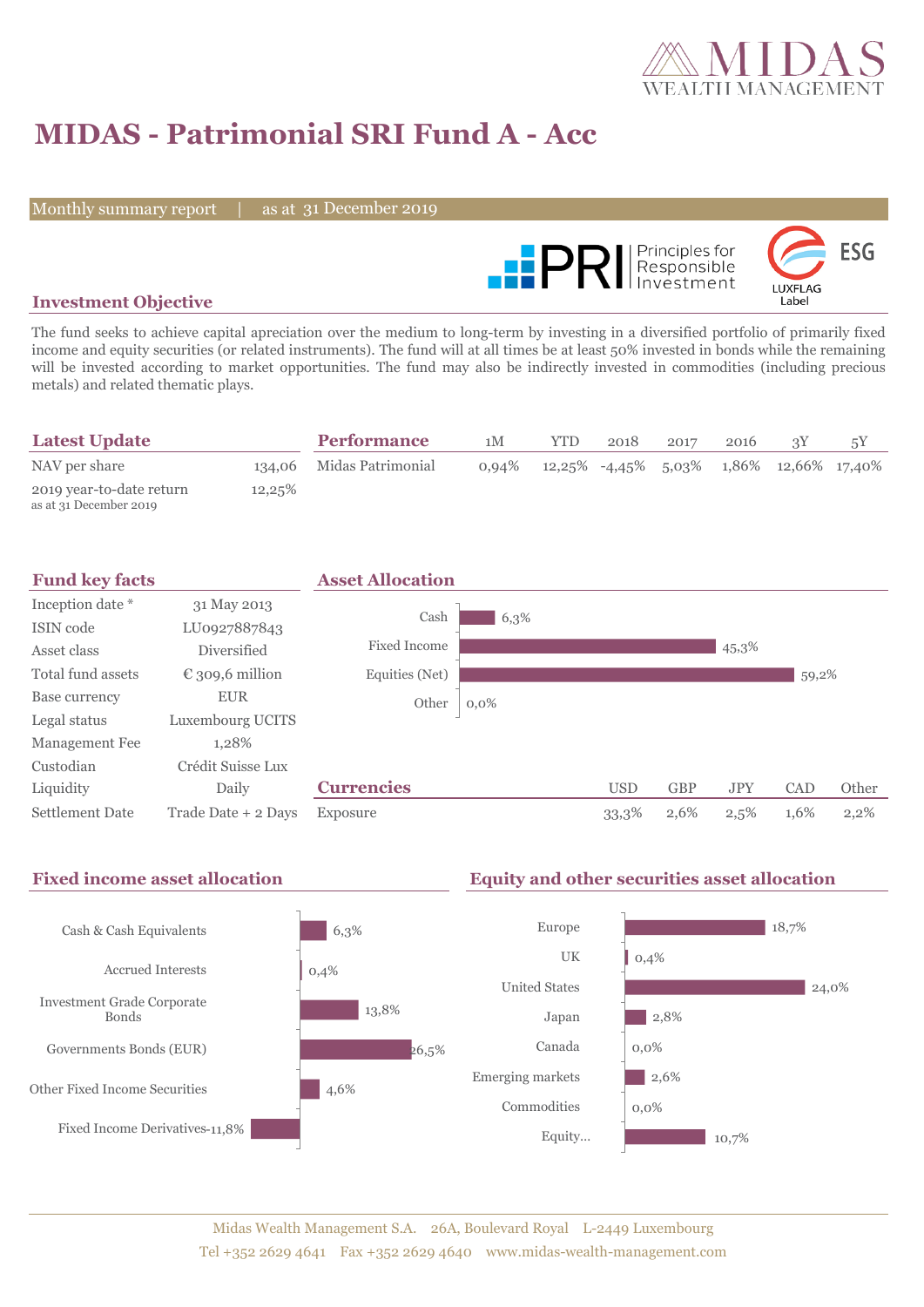

# **MIDAS - Patrimonial SRI Fund A - Acc**

Monthly summary report

as at 31 December 2019

| Top 10 fixed income holdings            | <b>YTM</b> | Rating | Weigh   |
|-----------------------------------------|------------|--------|---------|
| DEUTSCHLAND REP: DBR o 08/15/29         | $-0.2%$    | AAA    | 2,2%    |
| ALLIANDER: ALLRNV 07/8 04/22/26         | 0.1%       | $AA-$  | $2,0\%$ |
| NETHERLANDS GOVT: NETHER 0 3/4 07       | $-0.1%$    | AAA    | 1,9%    |
| BTPS: BTPS 2 02/01/28                   | 1,1%       | BBB-   | 1,9%    |
| HELLENIC REPUBLI : GGB 4 3/8 08/01/22   | 0,1%       | $B+$   | 1,8%    |
| BTPS: BTPS 1 07/15/22                   | 0,1%       | BBB-   | 1,7%    |
| ALTICE FINCO SA : ALTICE 4 3/4 01/15/28 | 4,5%       | $CCC+$ | 1,6%    |
| FRANCE O.A.T.: FRTR 2 05/25/48          | 0.9%       | AA     | 1,5%    |
| DEUTSCHLAND REP : DBR 1 1/4 08/15/48    | $0.3\%$    | AAA    | 1,4%    |
| EUROPEAN INVT BK : EIB o 3/8 07/16/25   | $-0.2%$    | AAA    | 1,3%    |

**The 10 fixed income rating breakdown** 



| Top 10 equity holdings      | Sector                       | <b>Equity sector breakdown</b><br>Weight |                               |         |
|-----------------------------|------------------------------|------------------------------------------|-------------------------------|---------|
| <b>ALTICE NV-A</b>          | <b>Communication Service</b> | $4,3\%$                                  | <b>Consumer Discretionary</b> | 11,2%   |
| <b>FREY</b>                 | <b>Real Estate</b>           | $1,5\%$                                  | <b>Consumer Staples</b>       | 10,1%   |
| <b>APPLE INC</b>            | <b>Information Technolog</b> | 1,2%                                     | Energy                        | 2,3%    |
| <b>ALTICE USA INC-A</b>     | Communication Service 1,1%   |                                          | Financials                    | $0.0\%$ |
| ROYAL CARIBBEAN CRUISES LTD | Consumer Discretionar 1,1%   |                                          | <b>Health Care</b>            | 9,7%    |
| HONEYWELL INTERNATIONAL INC | Industrials                  | 1,1%                                     | <b>Information Technology</b> | 27,0%   |
| MEDTRONIC PLC               | <b>Health Care</b>           | 1,1%                                     | Industrials                   | 12,4%   |
|                             |                              |                                          | Materials                     | $0.0\%$ |
| <b>BROADCOM INC</b>         | Information Technolog        | $1,1\%$                                  | <b>Communication Services</b> | 18,4%   |
| AT&T INC                    | <b>Communication Service</b> | 1,1%                                     | <b>Utilities</b>              | 12,7%   |
| <b>SEMPRA ENERGY</b>        | <b>Utilities</b>             | 1,1%                                     | Real Estate                   | 6,2%    |
|                             |                              |                                          |                               |         |

### **Top 5 funds and other holdings**

| Amundi Japan TOPIX ETF                            | 2,8% |
|---------------------------------------------------|------|
| iShares STOXX Europe 600 Automobiles & Parts UCIT | 1.9% |
| Quaero Bamboo                                     | 1.5% |
| <b>ISHR STOXX EUR 600 BANKS</b>                   | 1.0% |